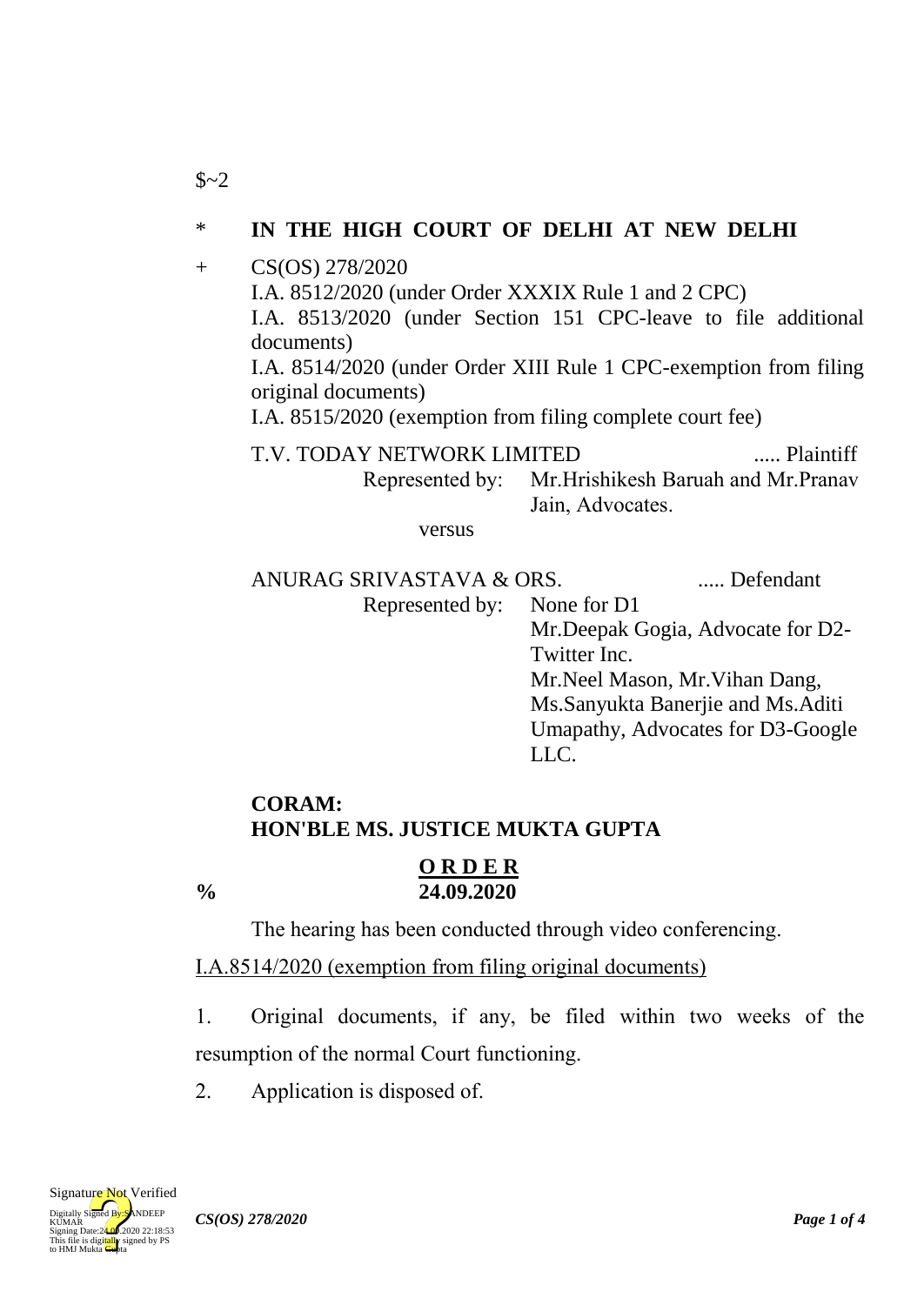I.A. 8513/2020 (under Section 151 CPC-leave to file additional documents)

- 1. Plaintiff is permitted to file additional documents within 30 days.
- 2. Application is disposed of.

# I.A.8515/2020 (exemption from filing court fee)

1. By this application, the plaintiff seeks extension of time for filing the Court fees.

2. Court fees be filed within two weeks.

3. Application is disposed of.

#### CS(OS) 278/2020 I.A. 8512/2020 (under Order XXXIX Rule 1 and 2 CPC)

1. Plaint be registered as a suit.

2. Issue summons in the suit and notice in the application to the defendants.

3. Learned counsels appearing for the defendant Nos. 2 and 3 accept summons in the suit and notice in the application.

4. Issue summons in the suit and notice in the application to the defendant No. 1 on the plaintiff taking steps through Email, SMS, Whatsapp, speed post and courier, returnable before this Court on 22<sup>nd</sup> January, 2021.

5. Written statements to the suit and reply affidavits to the application along with the affidavits of admission-denial will be filed within thirty days. Replication and rejoinder affidavit along with the affidavit of admissiondenial within three weeks thereafter.

6. The present suit has been preferred by the plaintiff which is a media conglomerate and transmits & broadcasts the news etc. through print media as well as electronic media. The plaintiff is also engaged in diverse business

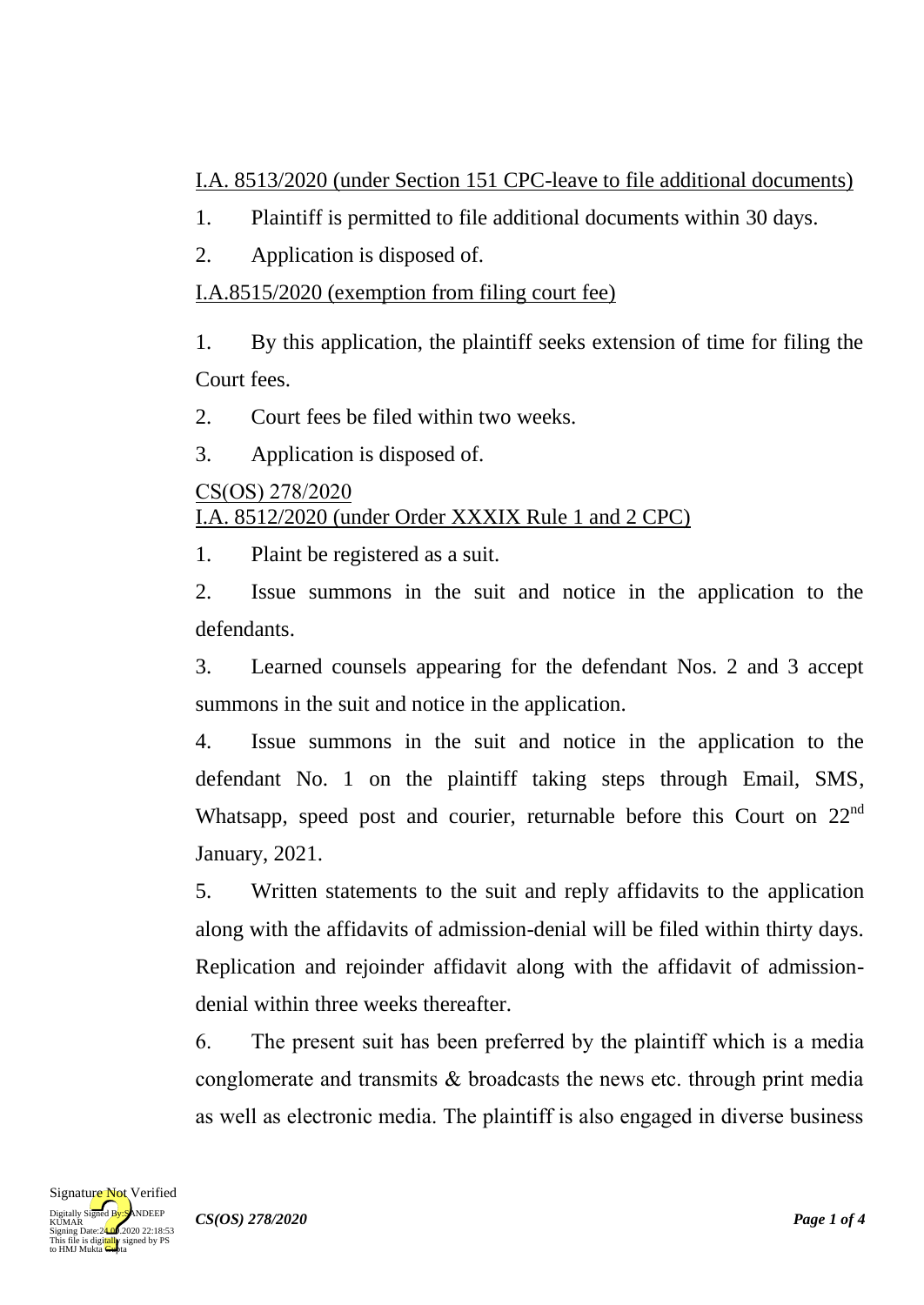activities ranging from printing and publishing of magazines, journals, periodicals and newspapers to the running of news channels, infotainment channels, organizing conferences, seminars etc.

7. By this suit, the plaintiff seeks decree of permanent and mandatory injunction against the defendant No. 1 restraining him from making the systematic attack on the plaintiff's reputation by making false and baseless tweets. The offending tweets are mentioned at pages 121, 123 and 124 of the plaintiff's documents, which, inter alia, show that the defendant No. 1 is leveling allegations against the plaintiff and one of its main anchors of having taken a sum of  $\bar{\tau}$  8 Crores to interview a personality presently in news. It is also alleged that at the time of the birth of the said anchor itself, the concerned nurse made obnoxious remarks and that the said anchor is involved in making fake news. The said anchor has also been compared to a person, who is facing extradition proceedings.

8. Learned counsel for the plaintiff fairly states that the said three tweets have now been taken down by the defendant No. 1, however, on search through Google, the same are available. In the light of these facts, learned counsel for the defendant No. 3 Google LLC states that he would provide a web form to the learned counsel for the plaintiff who may fill up the same and apply for deletion of search results and the said tweets will be taken down. Learned counsel for the defendant No. 3 further states that by passage of time, otherwise also, these tweets will not show up in the search in view of the new search results coming up.

9. Considering the averments in the plaint as also the documents filed therewith, this Court finds that the plaintiff has made out a prima facie case